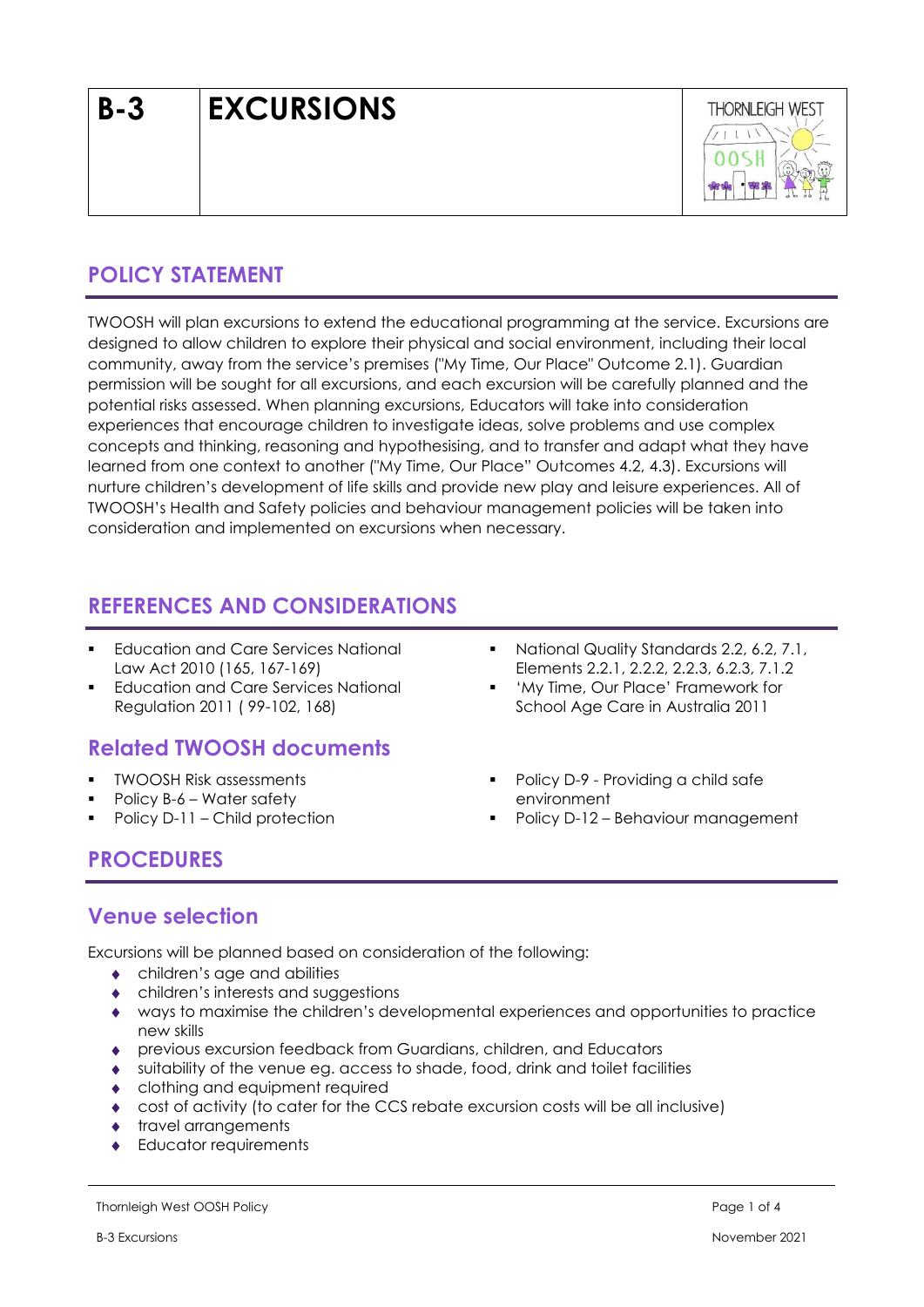## **Risk assessment**

- A risk assessment must be prepared for each excursion. This is documented in a Risk Management Plan.
- A Risk Management Plan (RMP) will include:
	- the proposed route and destination for the excursion
	- water hazards
	- the transport to and from the proposed destination for the excursion
	- the number of adults and children involved in the excursion
	- the number of Educators or other responsible adults required to ensure appropriate supervision (this number will be determined by considering the risks posed by the excursion and whether any adults with specialised skills are required)
	- the proposed activities
	- site specific hazards
	- the likely duration of the excursion
	- the items that should be taken on the excursion, e.g., first aid kit, mobile phone and a list of emergency contact numbers
	- verbal instructions to children on appropriate behaviour expected while on excursions.
- Copies of the RMP will be kept in the office filing cabinet. RMPs are valid for 12 months and require updating after this time.
- Once an initial RMP has been carried out for regular outings, RMPs are not required for subsequent outings to the same place, unless there is a change of location or venue. RMPs should be reviewed annually and modified or updated if need be.
- RMPs are to be completed by at least two Educators and signed off by Director. If the RMP was completed by the Director, it needs to be sighted and signed off by at least one other Educator.

## **Permission**

- Guardians' permission must be obtained before any child is taken outside of TWOOSH premises and specific permission is required for swimming. By signing the excursion permission form, the Guardian is authorising their child to attend the activities stated. Email permission may be accepted at the discretion of the Director.
- Excursions to locations visited on a regular basis such as local parks may be undertaken without prior notice if Guardians have given excursion permission for regular outings. If an excursion is a regular outing, Guardians will be informed of this and authorisation is only required once in a 12-month period.

#### **Supervision**

- Adequate numbers of Educators must be rostered on for excursions to effectively supervise the children. Numbers of Educators must:
	- take into consideration the ages and developmental stage of the children attending the excursion
	- be based on a risk assessment of the excursion.
- A minimum ratio of 1:10 (Educator:child) is used on general excursions, and 1:5 is used when swimming (open body of water). Please see Policy B-6 for more information.
- Children will be orientated on the risk elements and procedures prior to attending any excursion. This would include what to do if they become separated from the group, toileting procedures, strangers, etc.
- Head counts are conducted regularly throughout the excursion including before getting on and off buses, when entering and leaving a facility, and whenever groups change or come together.
- An Educator must inspect all public toilets before children use them. An Educator and at least one other child must accompany any child when using a public toilet.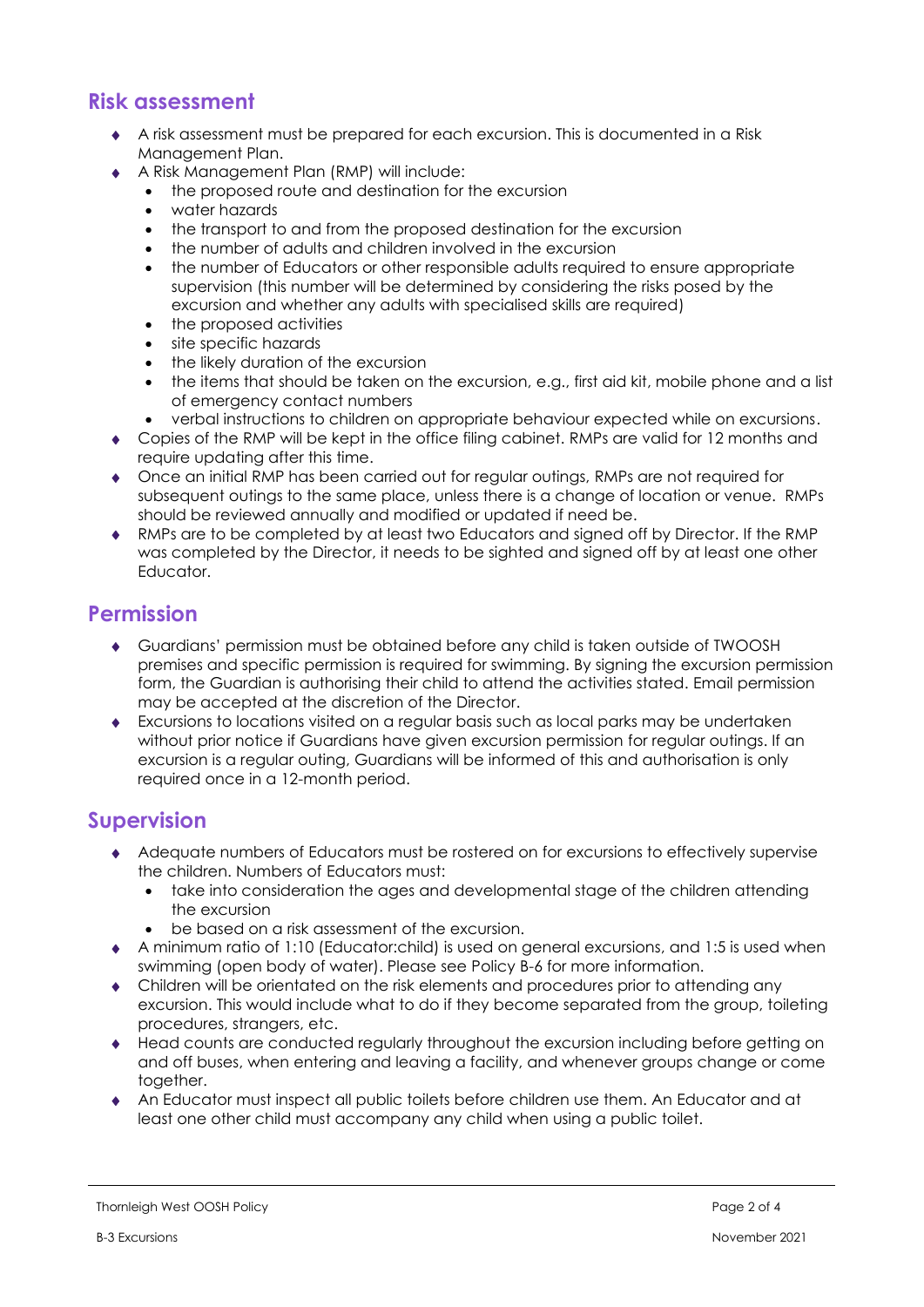- When walking with the children, one Educator must lead the group, another follows at the back, and the remaining Educators spaced along the group, walking on the road side of the footpath.
- When crossing a road, a pedestrian crossing must be used if possible. If there is no pedestrian crossing, the safest way to cross the road must be determined. One Educator must step out onto the road, and if necessary, stop traffic from both directions. The remaining Educators then lead the children across the road.
- Children will wear TWOOSH's green T-shirts with centre name and contact number, making them easily identifiable as a group while out on excursions.

## **Information and equipment**

Information and equipment to be taken on excursions will include:

- a list of all children with relevant personal details and Guardian contact phone numbers
- a list of emergency procedures and contact numbers
- ◆ Educator emergency contact numbers
- a first aid kit, including SPF 30+ broad-spectrum water resistant sunscreen
- any individual medication required for children attending the excursion, including EpiPens
- a fully charged mobile phone
- other information/equipment noted on the Risk Management Plan.
- $\bullet$  asthma kit.

## **Lost child**

- $\bullet$  In the event that a child is lost during an excursion, the wellbeing and safety of the other children in the group will remain important, and at least one Educator will remain with the group.
- The Educator will:
	- inform other Educators in the group
	- ask the children if they have seen the missing child recently
	- reassure any child who may be upset
	- search the premises
	- check the meeting points
	- ask the venue staff to begin a search and make an announcement over a loudspeaker if possible.
- Once initial checks have been undertaken, and if the lost child has not been found, the Director or a Responsible Person will call the Police and the Guardians.

#### **Travelling to and from an excursion**

- Children are only permitted to travel to an excursion with written permission from a parent. Travel modalities include:
	- private transport (e.g. chartered bus)
	- public transport (e.g. public train or bus)
	- walking
- Children must be effectively supervised at all times and never left unattended regardless of travel modality.

#### **Private or public transport**

- When using public or private transport, each journey will be preceded by a risk assessment, e.g., when travelling by bus, TWOOSH will ensure:
	- operators hold appropriate licenses and insurances.
	- operators provide correct facilities, i.e. wheelchair access if applicable.
	- adequate adult supervision.
	- children display appropriate behaviour.